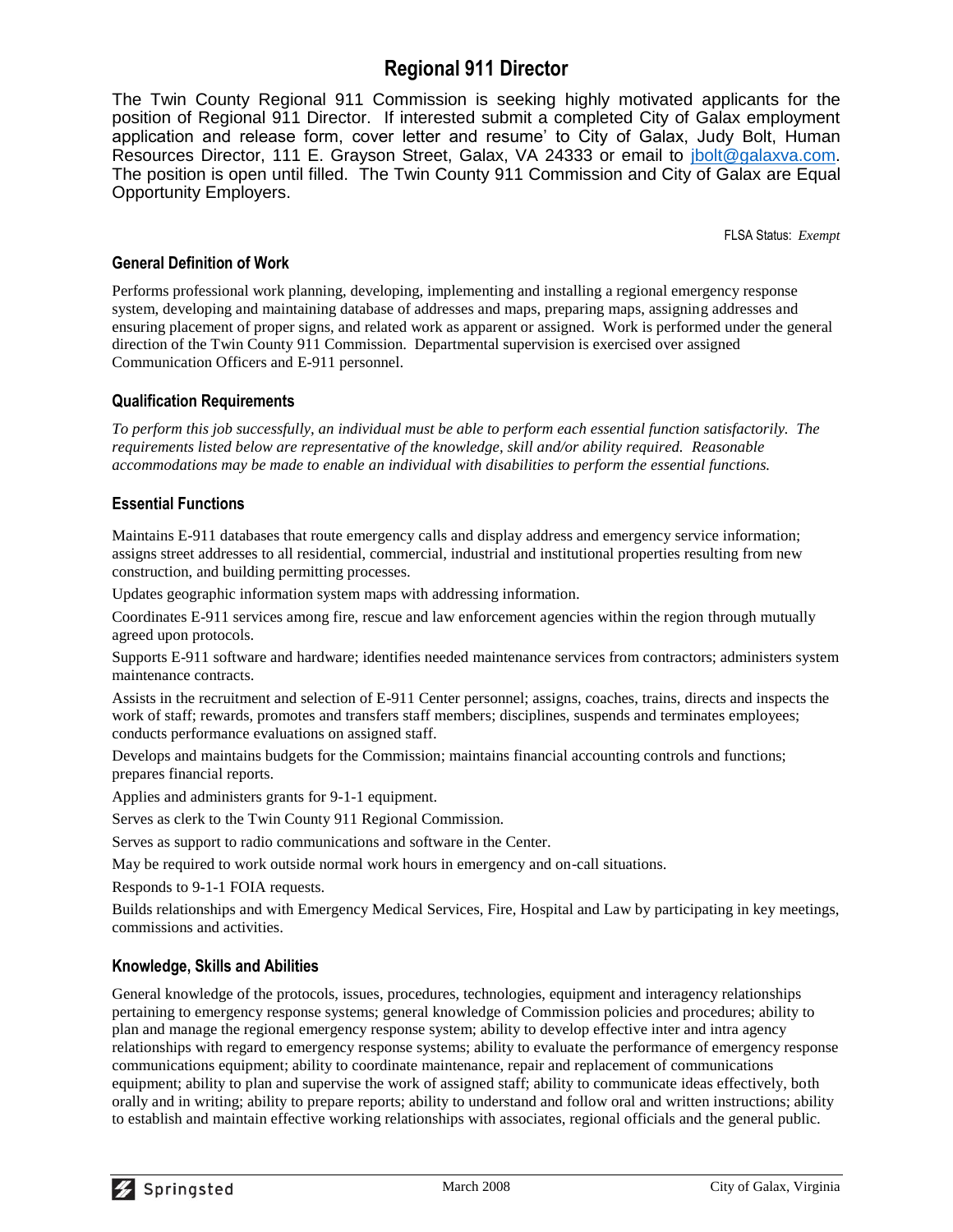## **Regional 911 Director**

### **Education and Experience**

Associates/Technical degree with coursework in computer science, planning, geography, or related field and considerable experience developing and maintaining automated databases, coordinating communications activities and managing resources, or equivalent experience in a 9-1-1 Public Safety Answering Point supervisory role. Bachelor's degree preferred.

#### **Physical Requirements**

This work requires the occasional exertion of up to 10 pounds of force; work regularly requires using hands to finger, handle or feel, frequently requires sitting and occasionally requires standing, walking and speaking or hearing; work has standard vision requirements; vocal communication is required for expressing or exchanging ideas by means of the spoken word; hearing is required to perceive information at normal spoken word levels; work requires preparing and analyzing written or computer data, operating motor vehicles or equipment and observing general surroundings and activities; work occasionally requires exposure to outdoor weather conditions; work is generally in a quiet location (e.g. library, private offices).

### **Special Requirements**

Possession of an appropriate driver's license valid in the Commonwealth of Virginia.